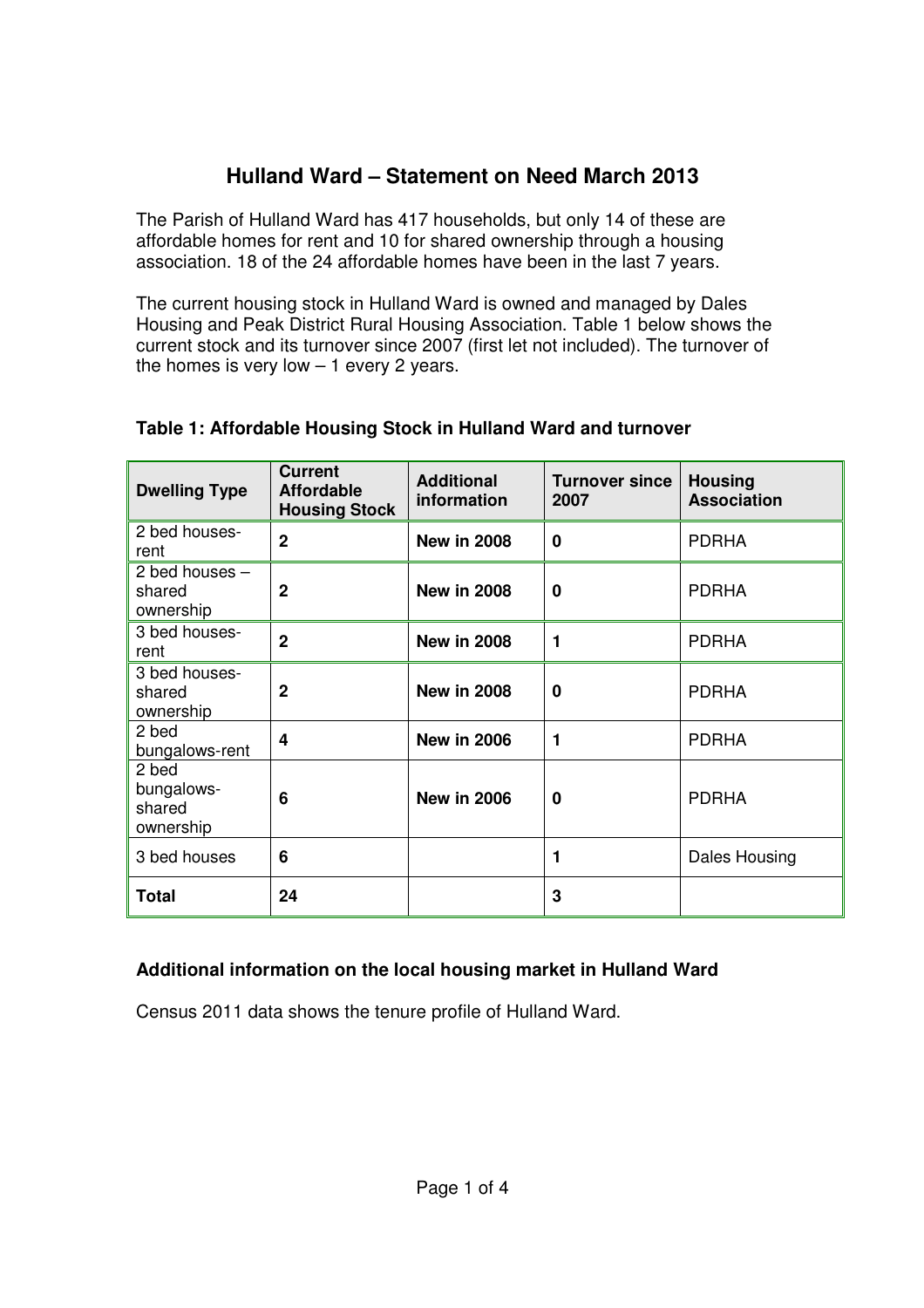| <b>Tenure - Households March 2011</b>              |                        |                                   |
|----------------------------------------------------|------------------------|-----------------------------------|
|                                                    | <b>Hulland</b><br>Ward | <b>Derbyshire</b><br><b>Dales</b> |
|                                                    | <b>Parish</b>          |                                   |
| All Households                                     | 417                    | 30744                             |
| Owned; Total                                       | 353                    | 22269                             |
| Owned; Owned Outright                              | 240                    | 13513                             |
| Owned; Owned with a Mortgage or Loan               | 113                    | 8756                              |
| Shared Ownership (Part Owned and Part Rented)      |                        | 229                               |
| Social Rented; Total                               | 14                     | 3736                              |
| Social Rented; Rented from Council (Local          |                        |                                   |
| Authority)*                                        | 5                      | 1330                              |
| Social Rented: Other Social Rented                 | 9                      | 2406                              |
| Private Rented; Total                              | 32                     | 3860                              |
| Private Rented; Private Landlord or Letting Agency | 27                     | 3423                              |
| Private Rented; Relative or Friend of Household    |                        |                                   |
| Member                                             | 5                      | 276                               |
| <b>Living Rent Free</b>                            | 11                     | 650                               |

# **Table 2: Table Census data - Household Tenure**

 \*The local authority housing stock is now owned and managed by Dales Housing. Individuals responding to the Census will report their understanding of their landlord and this may not reflect the actual management arrangements in all cases.

 The table shows the lack of options that a local person will face should they not be able to afford to purchase a property. For the population of Hulland Ward that cannot afford a terraced property (cheapest property for sale on [rightmove.co.uk](https://rightmove.co.uk)  is a 2 bed bungalow for £158,500), a household will only be able to choose between renting from a housing association or the private rented sector, 14% of the stock of homes in Hulland Ward. At the time of writing this report, only one property is currently available to privately rent on [rightmove.co.uk,](https://rightmove.co.uk) a 3 bed detached bungalow for £580pcm.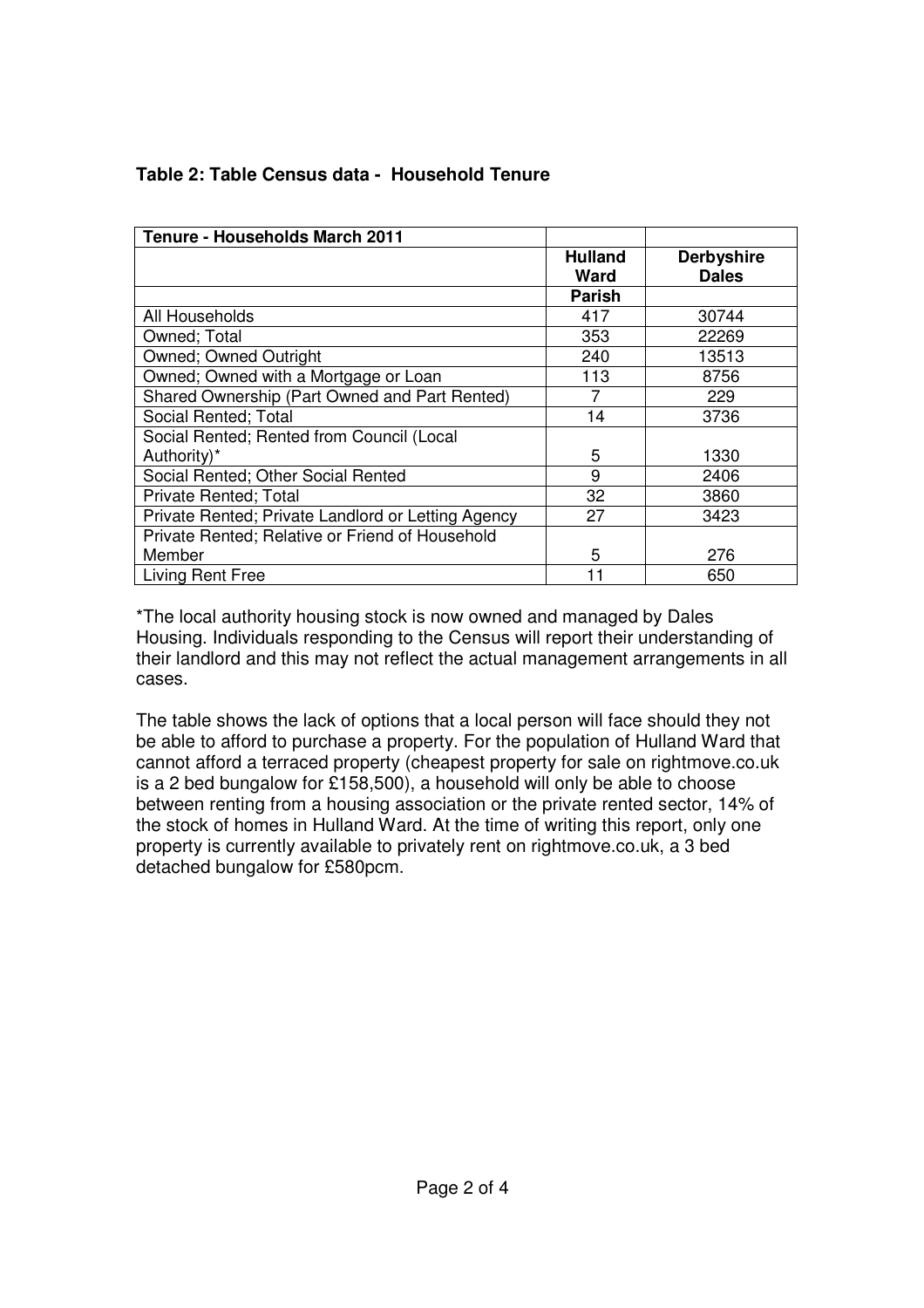#### **Housing Need – Home-Options Data**

 An indicator of need is the number of Hulland Ward residents registered on Home-Options, the District Council's Choice-based Lettings System (our Housing Register). There are currently 18 residents of Hulland Ward registered on Home- Options. Home-Options bands people according to their level of housing need with A being the highest and D the lowest.

Table 3 below shows the household's banding and their bedroom need.

#### **Table 3 Hulland Ward residents registered on Home-Options – banding, no. of bedrooms required and age profile**

| <b>Banding</b> | No of<br>households | 1 bed<br>required | 2 bed<br>required | 3 bed<br>required | Age profile                                            |
|----------------|---------------------|-------------------|-------------------|-------------------|--------------------------------------------------------|
| B              | 2                   |                   |                   | 0                 | 25-39                                                  |
| $\mathsf{C}$   | 8                   | 5                 | 2                 |                   | Younger -<br>only $1 \times 60+$                       |
| D              | 8                   | 5                 | 2                 |                   | $4 \times 60+$<br>$3 \times 50+$<br>$1 \times 25 - 39$ |
| Totals         | 18                  |                   | 5                 | ♪                 |                                                        |

#### **Table 4 Hulland Ward – No. of households per band and reason for banding**

| <b>Banding</b> | <b>Reason for Banding</b>                  | No. of households |
|----------------|--------------------------------------------|-------------------|
| в              | Homeless with a duty to accommodate        |                   |
|                | Under occupying                            |                   |
|                |                                            |                   |
|                | <b>Sharing facilities</b>                  | 6                 |
|                | Homeless without priority need             |                   |
|                | Medium medical needs                       |                   |
|                |                                            |                   |
|                | Owner occupiers                            | З                 |
|                | Private rented with desire to move         | З                 |
|                | Social housing tenants with desire to move | 2                 |
| Total          |                                            | 18                |

 If we focus on the higher bands of B and C, tables 3 and 4 above show that there are 10 households in band B and C and their requirements are 6 x 1 bed accommodation, 3 x 2 bed accommodation and 1 x 3 bed accommodation. 8 of the households are in band D and have the lowest priority as they are owner occupiers or private/social housing tenants with a desire to move.